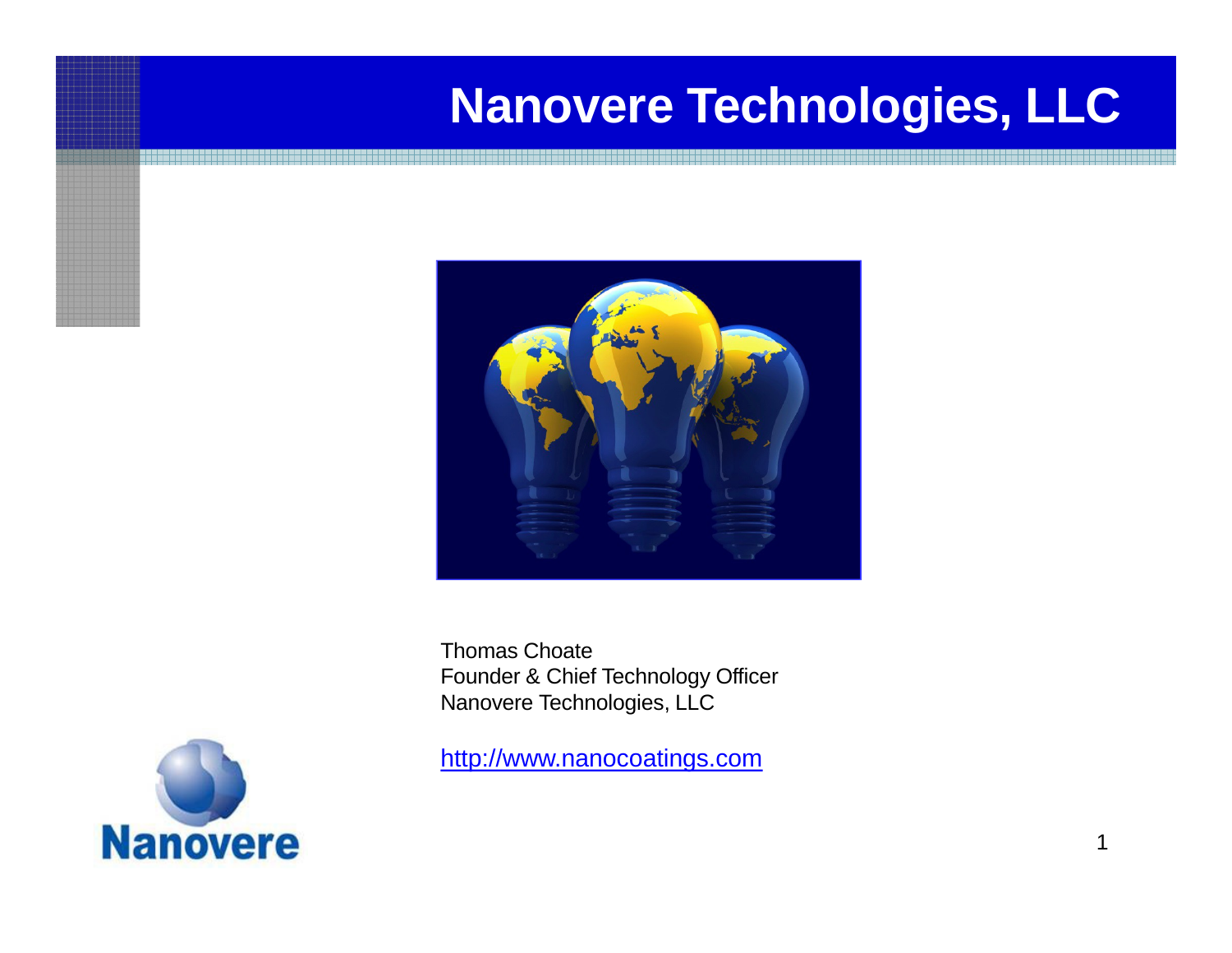### **Introduction – Why Coatings Fail?**

Painted surfaces exposed to the environment are highly susceptible to environmental damage including water, humidity, salts, ice, heat, dirt, smog, oils, chemical attack and acid precipitation. This damage is particularly so with regard to highvalue assets including trans-ocean ships, chemical tank cars, offshore oil rigs, heavy duty machinery and fleet vehicles. These assets are exposed to the harshest of environments on a regular basis.

Painted surfaces are also subject to UV degradation due to long-term exposure to sunlight, and from loss-of-gloss from chemical attack or micro-scratching due to repeated surface cleaning. The above problems are, of course, well-known to those in industries whose assets are regularly exposed to the environment. The automotive industry, for example, commonly applies protective **clear top-coatings** over painted or pigmented surfaces to mitigate the negative effects of environmental exposure. Automotive OEM clear coatings provide the "**first-line-of-defense**" against the environment when applied over pigmented systems.

High value industrial assets such as bridges, ships, cranes, tank cars and heavy duty machinery utilize conventional oneor two-component pigmented epoxy coatings for metal protection. These epoxy based coatings have excellent adhesion to metal with good "initial" corrosion resistance and "initial" surface hardness. Unfortunately epoxy based coatings fall- short in areas of long-term UV and chemical resistance due to "**poor cross-link density"** (*linear chain molecules*).

Epoxies along with other conventional low cross-link dense coatings like polyurethanes, are still quite susceptible to corrosion or surface damage as the result of UV degradation, weathering, and for that matter, normal use. *When these* painted assets begin to degrade from the sun or chalk (due to poor cross-link density); the long-term corrosion resistance, *chemical resistance, scratch resistance and clean-ability are "adversely impacted".*

#### What is needed is a highly cross-linked "top-coating" that will dramatically extend the surface life of high value *assets more thoroughly than existing coating technologies.*

Nano-Clear Coatings were developed using proprietary **highly cross-linked 3D polymers** designed to dramatically extend the surface life of painted assets by 10+ years. Nano-Clear Coatings dramatically improve corrosion resistance, abrasion, chemical & UV resistance along with reduce surface maintenance of painted assets by 50%. Nano-Clear Coatings penetrate deep into the pores of paints to dramatically enhance the underlying color, increase gloss, surface hardness and dramatically extend long-term UV resistance.

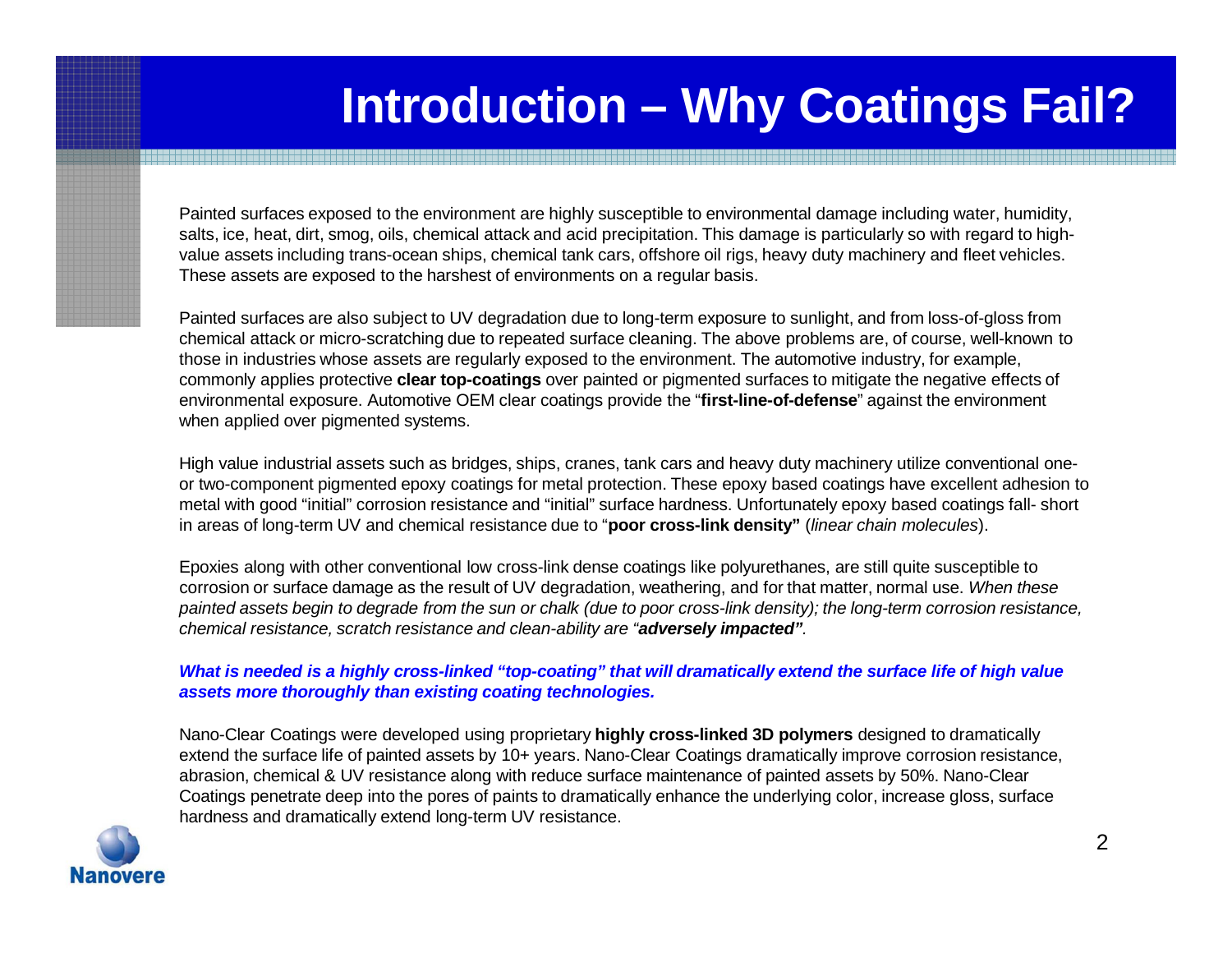## **Nano-Clear Difference**

#### **Conventional Coatings – Linear Chain Molecules**



#### **Conventional Coatings:**

- **Poor Crosslink Density =**
- ▶ Poor long-term weathering
- $\triangleright$  Poor corrosion resistance
- $\triangleright$  Poor chemical resistance
- **Poor scratch resistance**

#### **Nano-Clear Coatings – 3D Molecular Architecture**





#### **Nano‐Clear Coating Benefits:**

- **Extreme Crosslink Density =**
- ▶ Extreme long-term weathering
- $\triangleright$  Extreme corrosion resistance
- $\triangleright$  Extreme chemical resistance
- $\triangleright$  Extreme scratch resistance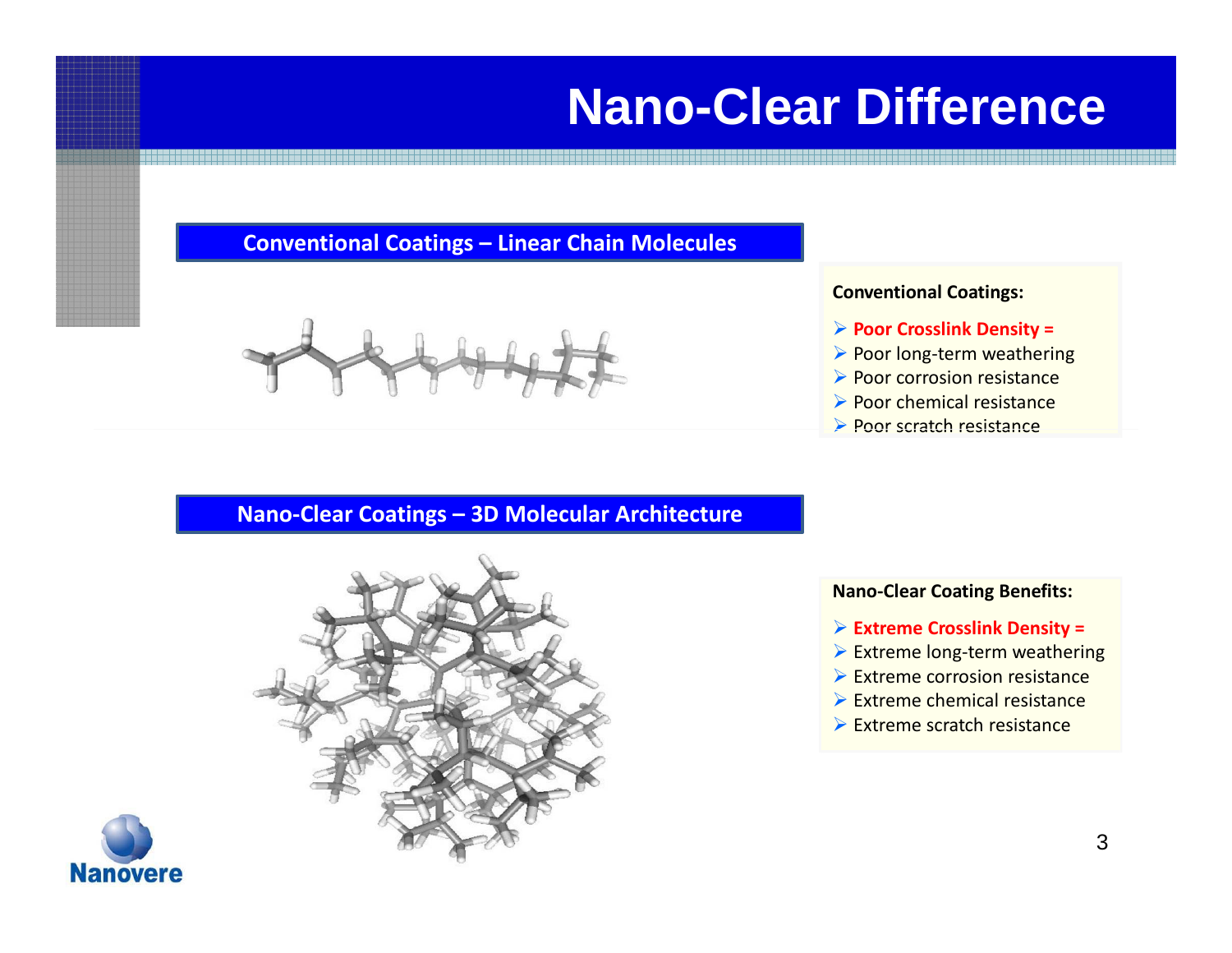## **Nano-Clear Coatings**

### **Multi-Functional Nanocoatings with Remarkable Properties**

#### **High Crosslink Density**

- ▶ Nano-Structured Polymer Architecture
- $\triangleright$  High Density Polymer Molecules
- $\triangleright$  Scratch, Chemical, UV Resistance
- $\triangleright$  High Scratch Resistance
- $\triangleright$  Customized Additives

# Nano-Clear®

#### **Reduced Surface Maintenance**

- ▶ Oil & Dirt Repellency
- Water Repellency
- Ice Repellency
- Algae Repellency
- 50% Reduced Cleaning

#### **Application Parameters**

- ▶ Convenient One Component
- Conventional, Airless or HVLP
- **Low Viscosity**
- Enhance & Extend Paint Life
- ▶ Apply over 2K Epoxy, 2K Polyurethanes, Powder Coatings, Anodized Aluminum

#### **Extreme Weathering**

- ▶ Polyurethane/Polyurea Hybrid
- $\triangleright$  High UV Resistance
- $\triangleright$  High Crosslink Density
- Service Range: 40°F to 400°F
- High Chemical Resistance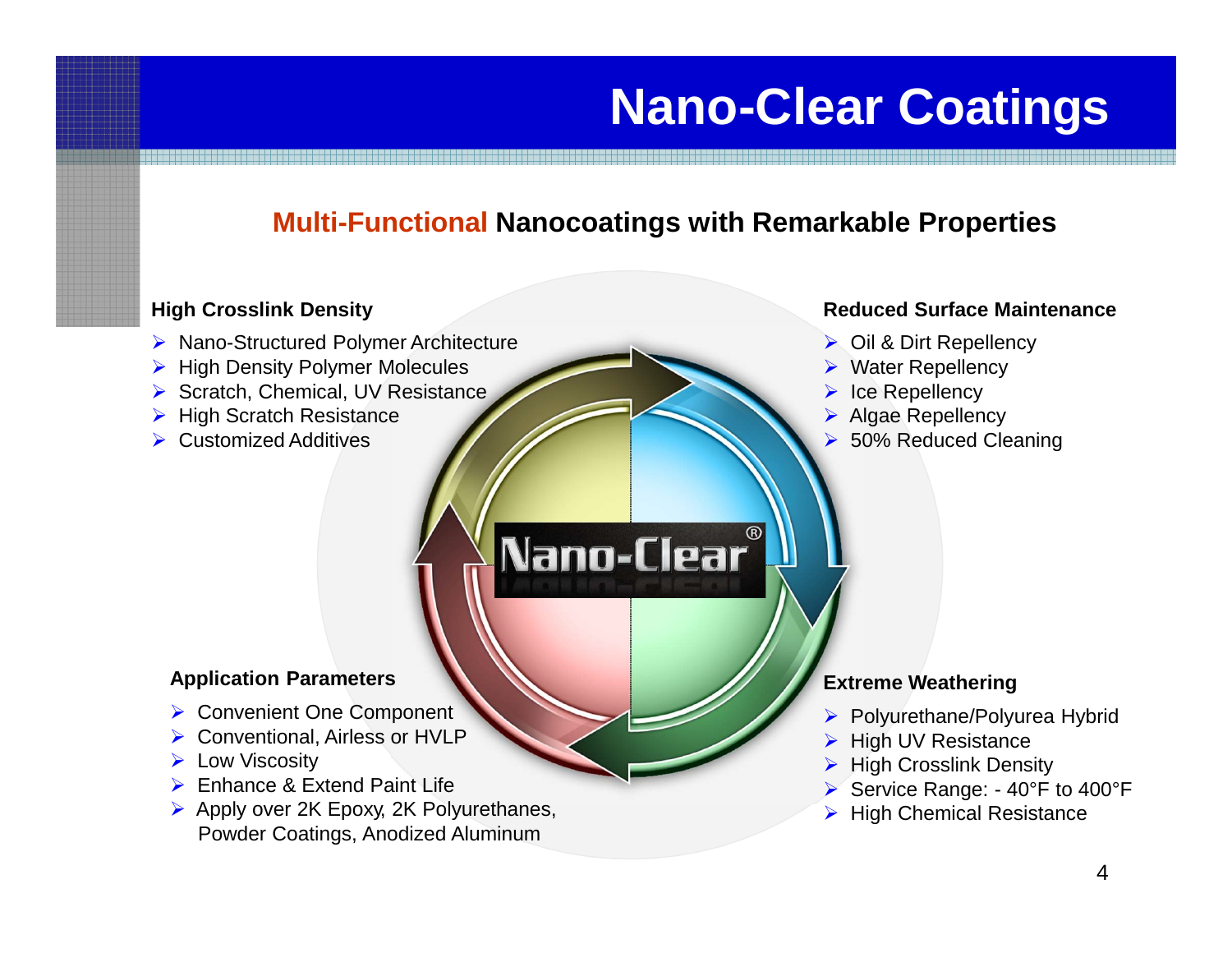### **Nano-Clear Overview**

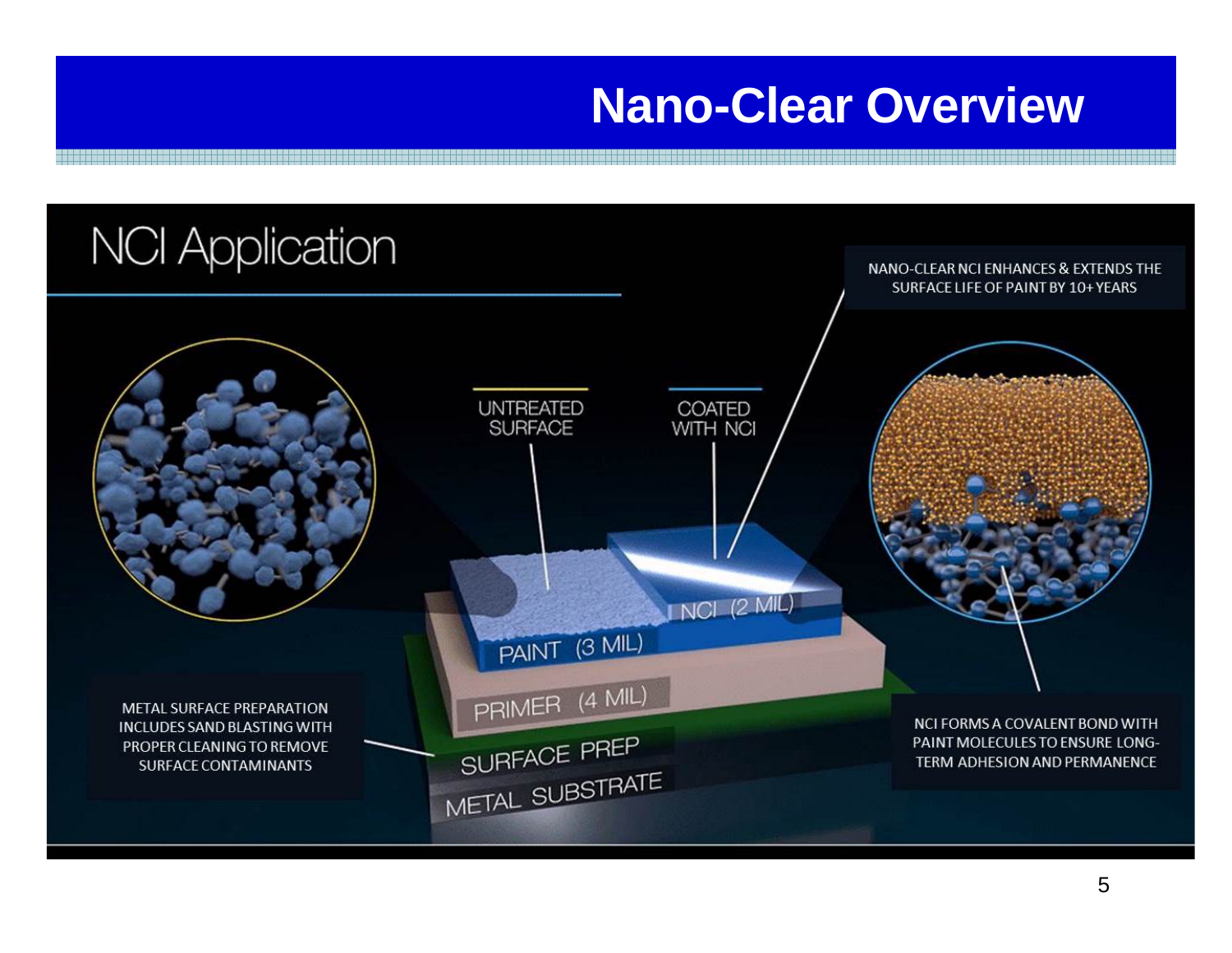### **Nano-Clear Overview**

#### **Multi-Functional Surface Properties**

- "High gloss or flat finish 1K solvent borne clear coating
- Extends surface life of new or old paint with 10+ year performance
- Extend Re-Paint Lifecycle by 3X
- ■Reduce Surface Maintenance by 50%
- Extreme X-link density PU / Polyurea / Polysilane Hybrid Nanocoating

#### **"Multi-functional surface properties:**

- o Extreme scratch, chemical, corrosion and UV resistance
- o Applied directly over 2K epoxies, 2K PU's, powder coats, cement, wood, fiberglass
- o Can also be applied directly over surface treated aluminum (VV-200)
- o Functional Additives to impart additional "anti-xyz" surface properties
- "Functional Additives: Accelerator, Matting, Surface Treatment, Fluoropolymer, Anti-Barnacle... "Conventional Application Parameters: HVLP or Airless spray
	- Dust-free in 30 min  $\sim$
	- $\circ$  Tack-free in 60 min
	- o Handle in 4 hr. (full cure in 24 hours).

**Application Potential:** Industrial, Industrial Marine, O&G, Military & Fleet customers **Package Stability**: 2 years when stored at 4-22°C (39-72°F). High temp formulations marketed.

| Paint - 2K Epoxy, 2K Polyurethane, Powder Coatings |  |
|----------------------------------------------------|--|
|                                                    |  |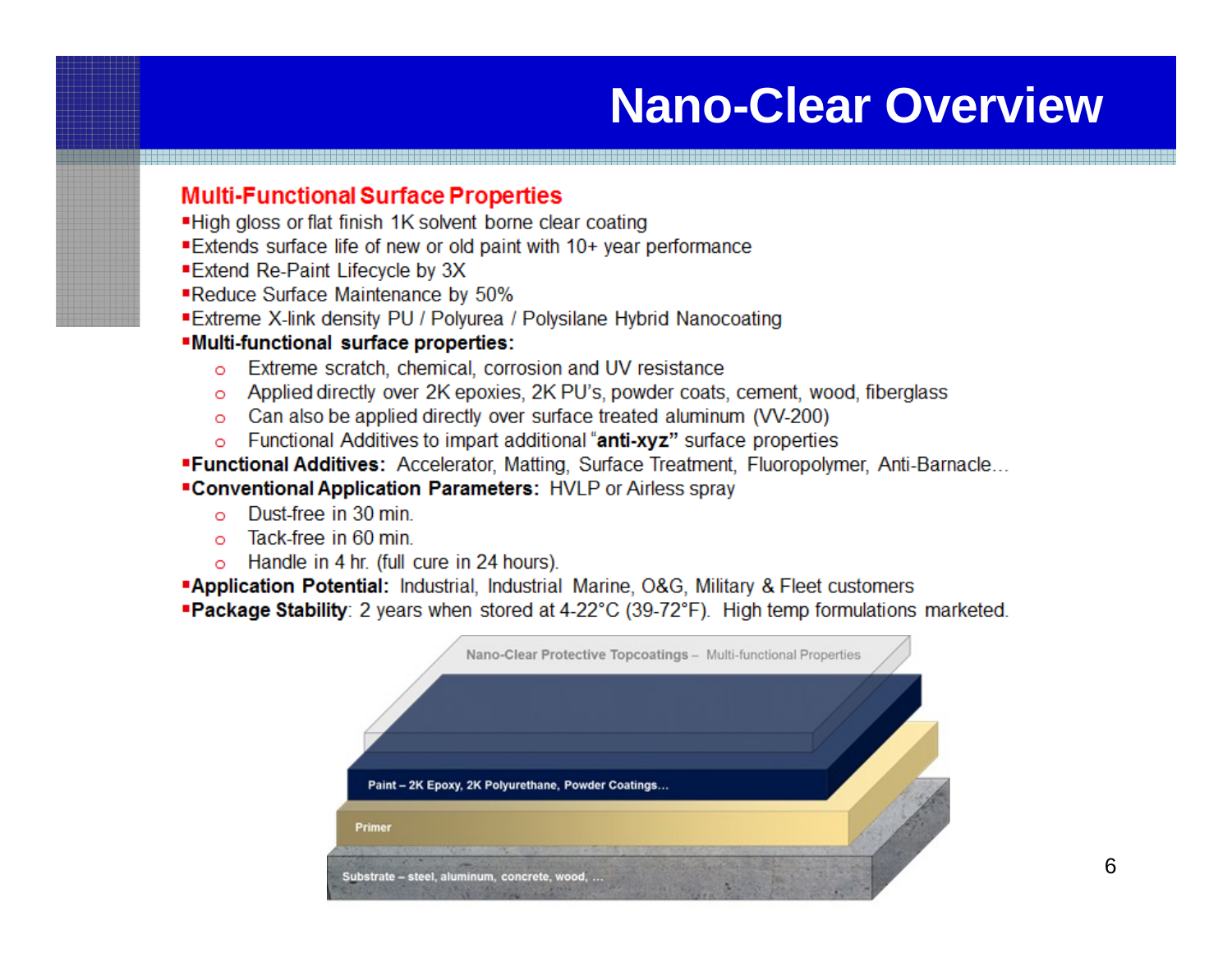## **Nanovere Technologies**

*Nanovere focuses on the research, development and manufacturing of multi-functional nanocoatings and licensing of dendritic polymers.*

*We specialize in solving complex coating issues with a focus on developing and introducing "first-ever" nanocoatings;*

- *1st One-component air cure nanocoating platform to exceed OEM Specs*
- *1st Matte Clear with 7H pencil hardness designed for over CARC Paint*
- *1st Powder Coating with 8H pencil hardness*
- *1st Highest Scratch Resistance for Auto OEM / Aftermarket*
- *1st Multi-functional Self-Cleaning Clear for Industrial Markets*
- *1st Polycarbonate & Glass Hard Coating with 10+ Year Performance*
- *1st Dendrimer polymer platform to be used within polyurethane coatings*

*Nanovere is 1st to market "low-cost" highly functional dendrimers in coating systems globally. Vecdör PE Dendrimers dramatically improve cross-link density in conventional polymer and coating systems. Nanovere has strategic partnerships with end-use customers, paint manufactures and polymer manufactures.*

*Nanovere has developed a complete platform of market-ready 3D nanostructured polymer based coating resins and multi-functional nanocoating formulations. Nano-Clear Coatings have been validated by third parties to be the most scratch, corrosion, chemical and UV resistant coatings in the marketplace today.*









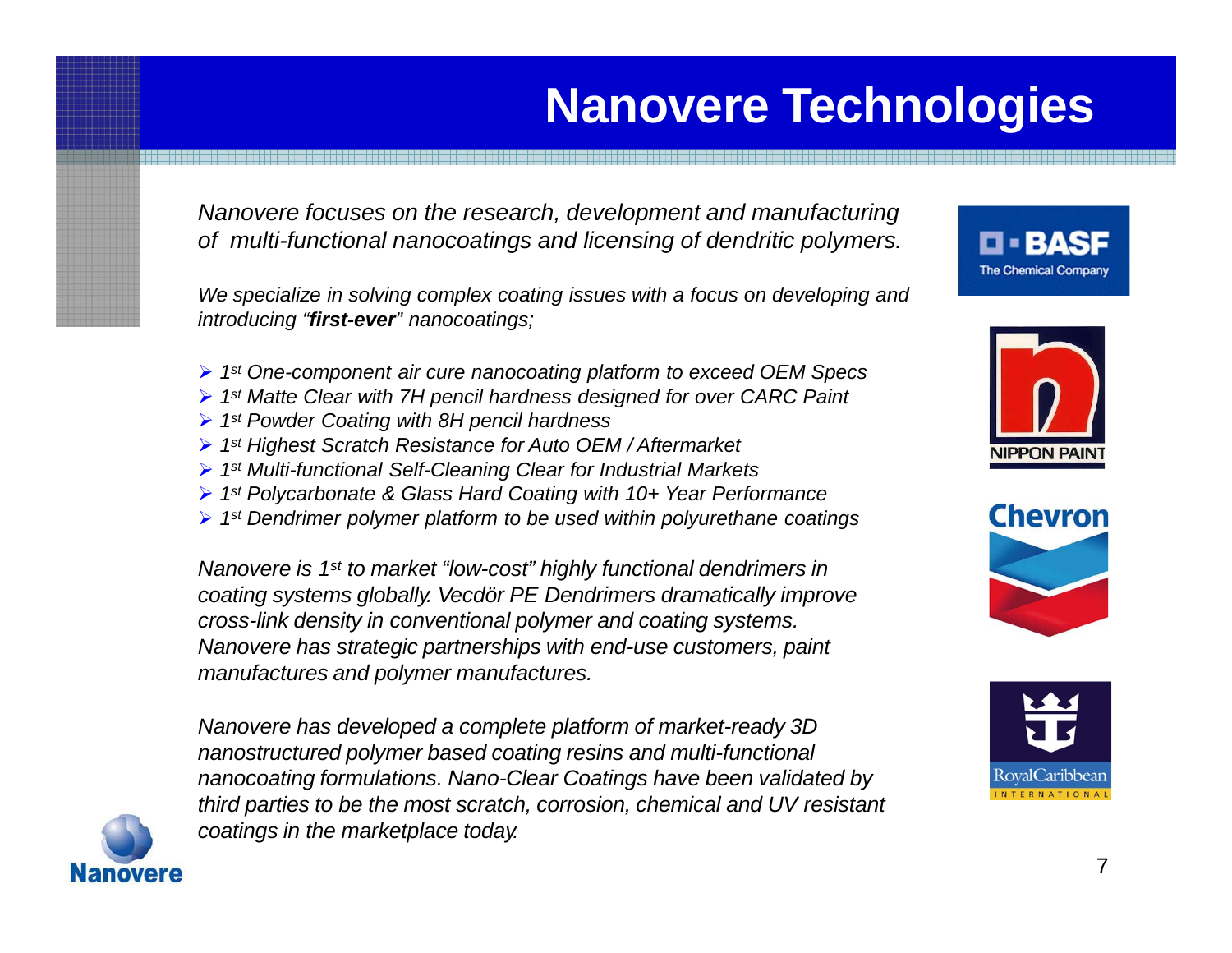## **Nanovere Technologies**

### *Core Competency*

- **▶ Development of Multifunctional Nanocoatings**
- **▶ Development of Multi-functional Dendritic Polymers**
- Application Expertise, Joint Development & Problem Solving
- Focus on Core, Partner for Non-Core





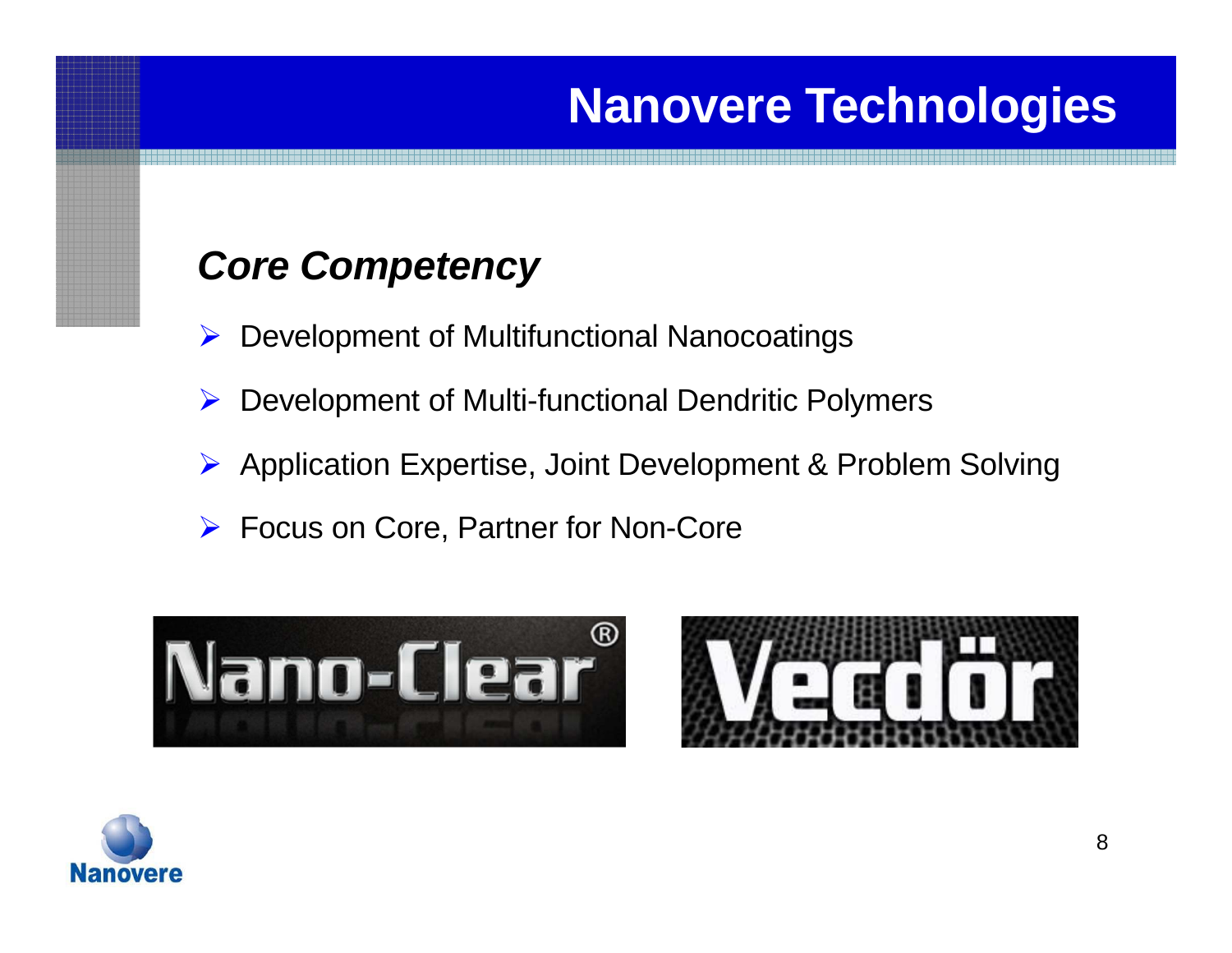## **Nano-Clear Case Studies**

- **Sterling Crane:** <http://www.nanocoatings.com/sterlingpr.pdf>
- **General Dynamics:** <http://www.nanocoatings.com/gdreference.pdf>
- **Ferrosur Mexico:** <http://www.nanocoatings.com/ferrosur.pdf>
- **Horry Electric:** <http://www.nanocoatings.com/horryelectric.pdf>
- **Dow Chemical:** <http://www.nanocoatings.com/dow.pdf>
- **City of Sioux Falls:** <http://www.nanocoatings.com/csf.pdf>
- **City of Auburn Hills:** <http://www.nanocoatings.com/auburnhills.pdf>
- **UTLX Tank Car:** <http://www.nanocoatings.com/ncicase.pdf>
- **Missouri DOT:** <http://www.nanocoatings.com/modot.pdf>
- **UTC Aerospace:** <http://www.nanocoatings.com/utc.pdf>
- **Competitive Testing:** <http://www.nanocoatings.com/ncicompetitive.pdf>



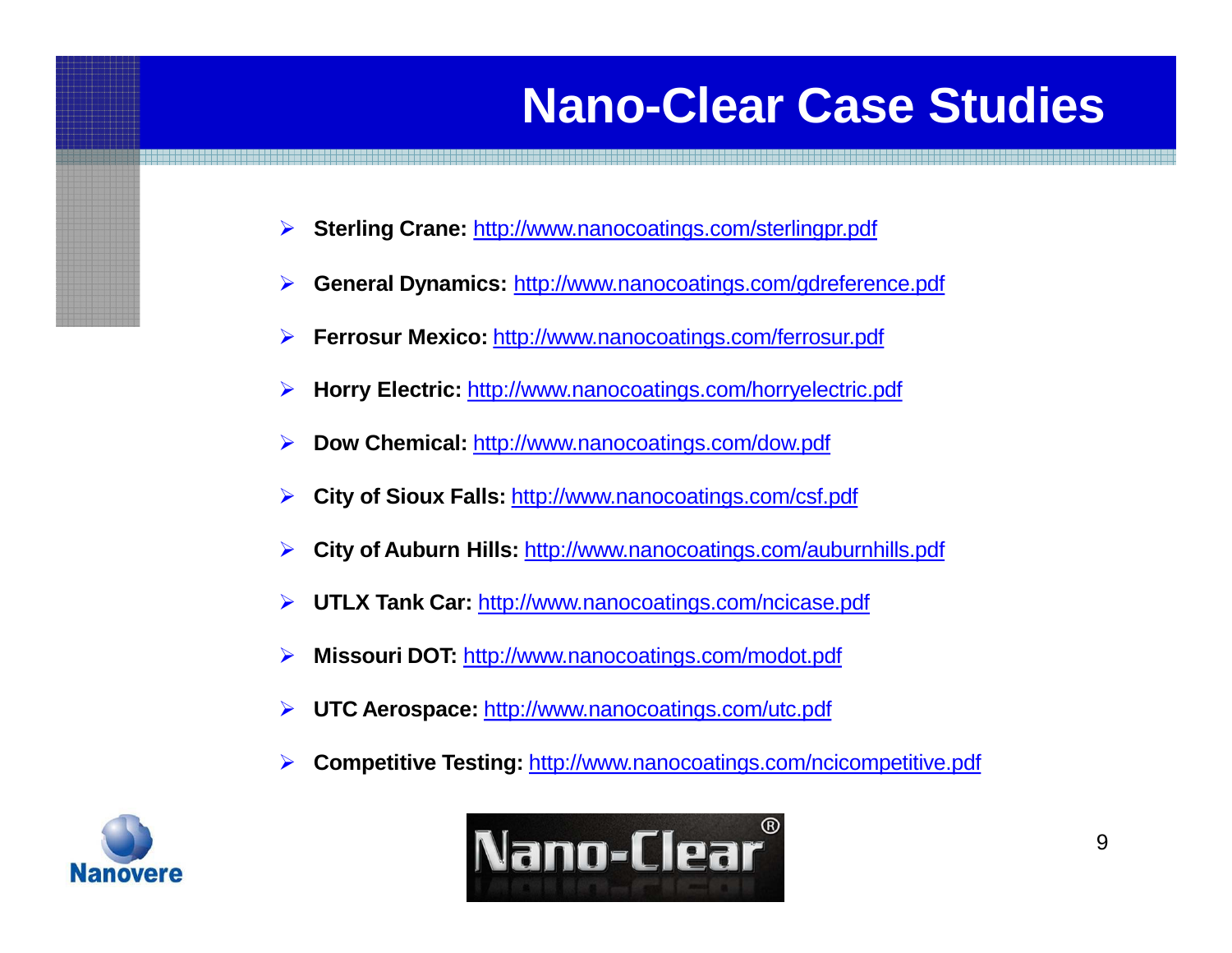### **Nano-Clear Resources**

- **Nanovere History:** <http://www.nanocoatings.com/history>
- **Nano-Clear Overview:** <http://www.nanocoatings.com/technical>
- **Video Library:** [https://www.youtube.com/user/nanovere](http://www.youtube.com/user/nanovere)
- **Technical Data Sheet:** <http://www.nanocoatings.com/ncitds.pdf>
- **Safety Data Sheet:** <http://www.nanocoatings.com/ncisds.pdf>
- **Application Process:** <http://www.nanocoatings.com/nciapplication.pdf>
- **Industrial Brochure:** <http://www.nanocoatings.com/ncibrochure.pdf>
- **Marine Brochure:** <http://www.nanocoatings.com/ncbrochure.pdf>
- **Oil & Gas Brochure:** <http://www.nanocoatings.com/ncobrochure.pdf>
- **Fleet Brochure:** <http://www.nanocoatings.com/ncfbrochure.pdf>
- **Automotive Coatings:** <http://www.nanocoatings.com/auto>